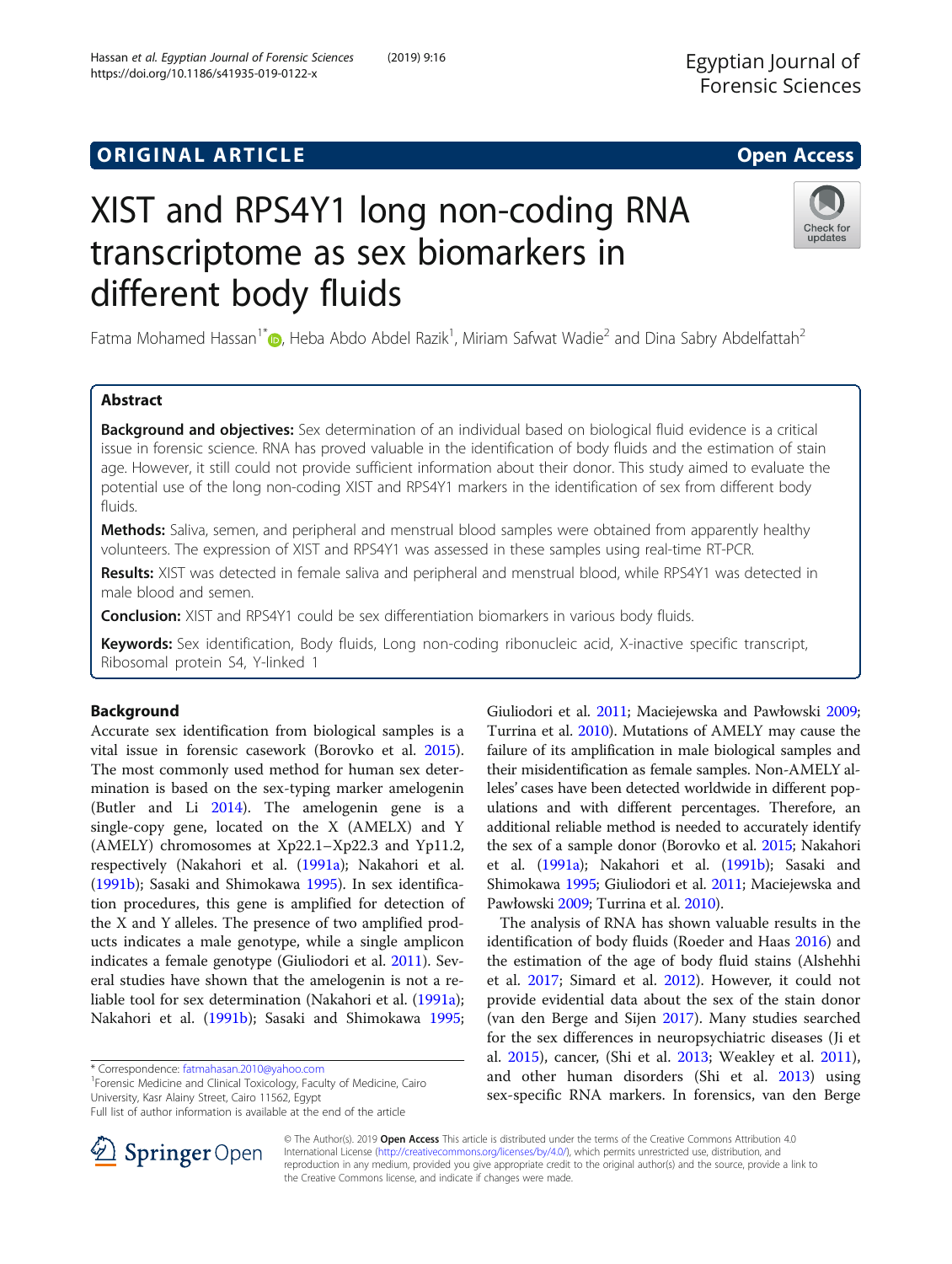and Sijen [\(2017\)](#page-4-0) studied the use of XIST and RPS4Y1 in sex identification from body fluids and organ tissues where they reported promising results.

In this study, we aimed to further evaluate the potential use of these two markers (XIST and RPS4Y1) in sex identification from different body fluids.

X-inactive specific transcript (XIST) is a long non-coding RNA involved in X-chromosome inactivation (XCI). XCI is an essential biological process which is responsible for the inhibition of X-linked genes overexpression in women to maintain the same dosage between males and females (Ji et al. [2015\)](#page-4-0). During development, one of the X chromosomes becomes randomly silenced. This silencing is automatically inherited all through the process of somatic cell division. The chief of this process is the XIST (Staedtler et al. [2013](#page-4-0); Ng et al. [2007\)](#page-4-0).

Ribosomal protein S4, Y-linked 1 (RPS4Y1) is one of the genes found on the Y chromosome that proved to have the greatest expression difference between both sexes (Vawter et al. [2004;](#page-4-0) Melé et al. [2015\)](#page-4-0) and is expressed in all male human tissues (Planchard et al. [2009\)](#page-4-0).

# Materials and methods

#### Subjects

Fifty apparently healthy volunteers participated in this study (25 males and 25 females) after providing their informed consent. The male volunteers (aged 20–58 years) provided their saliva, peripheral venous blood, and semen samples. The female volunteers (aged 26–45 years) provided their saliva, peripheral venous blood, and menstrual blood samples. Exclusion criteria included the history of cancer and treatment with chemotherapy as long non-coding RNAs have abnormal gene expression in tumors (Weakley et al. [2011\)](#page-4-0). The Ethical Committee of the Faculty of Medicine, Cairo University, approved this research.

#### Sample collection

Peripheral blood was collected in ethylenediaminetetraacetic acid (EDTA) tubes via venipuncture. Saliva was collected from participants who were asked to spit saliva into test tubes after withholding oral hygiene procedures, taking food or drinks, or smoking for an hour before collection. Semen was provided in plastic cups. Menstrual blood was collected from the vagina using sterile cotton swabs which were left to dry at room temperature for 24 h. All samples were stored frozen at − 20 °C until further processing.

# RNA extraction

Total RNA was extracted using RNeasy Mini Kit (Qiagen) and then was analyzed for both quantity and quality with Beckman dual spectrophotometer (USA).

#### Reverse transcription and real-time PCR

We used 10 ng of the total RNA from each sample for cDNA synthesis. The high capacity cDNA Reverse Transcriptase kit (Applied Biosystems, USA) was used for reverse transcription. Then, the cDNA was amplified with the Syber Green I PCR Master Kit (Fermentas) using the Step One instrument (Applied Biosystems, USA) as follows: enzyme activation for 10 min at 95 °C, then 40 cycles of 15 s at 95 °C, 20 s at 55 °C, and 30 s at 72 °C for amplification. For each gene, we used 1 μM of forward and reverse primers. Primer sequences for target and reference genes are shown in Table 1.

# Calculation of relative quantification (relative expression)

After the RT-PCR run, the data were expressed in cycle threshold (Ct). The PCR data sheet included Ct values of the target genes and the housekeeping reference gene (β-actin). In order to measure the expression of a certain gene, a negative control sample was used. Therefore, the target gene expression was assessed and related to the reference gene as follows:

 $\Delta$ Ct sample = Ct assessed gene – Ct reference gene

 $\Delta \Delta \text{C}t = \Delta \text{C}t$  sample – Ct control gene

And finally, the relative expression (RQ) was calculated according to the following equation:

$$
RQ = 2 - (\Delta \Delta Ct)
$$

#### Statistical analysis

Data were coded and entered using the statistical package SPSS version 25, then were summarized using mean

Table 1 Primer sequences specific for each gene

| <b>TADIC I</b> FIIIIEI SCUUCHLES SPECINC TOI CACH UCHE |                                                                     |                          |  |  |  |
|--------------------------------------------------------|---------------------------------------------------------------------|--------------------------|--|--|--|
| Gene                                                   | Primer sequence: 5'-3'                                              | GenBank accession number |  |  |  |
| XIST (long non-coding RNA)                             | F: ATTTTAACTGATCCCATTGAAGATACCACGC<br>R: TCAGAATGTCCAAGAGGAGCCTAAGG | NR 001564.2              |  |  |  |
| RPS4Y1 ribosomal protein S4, Y-linked 1                | F: TGGAAGAGGCAAAGTACAAGTTGTGC<br>R: GGATTCCCTTCACTCCCACAGTAAT       | NM 001008.3              |  |  |  |
| β-actin                                                | F: GGCGGCACCACCATGTACCCT<br>R: AGGGGCCGGACTCGTCATACT                | NM 001101.3              |  |  |  |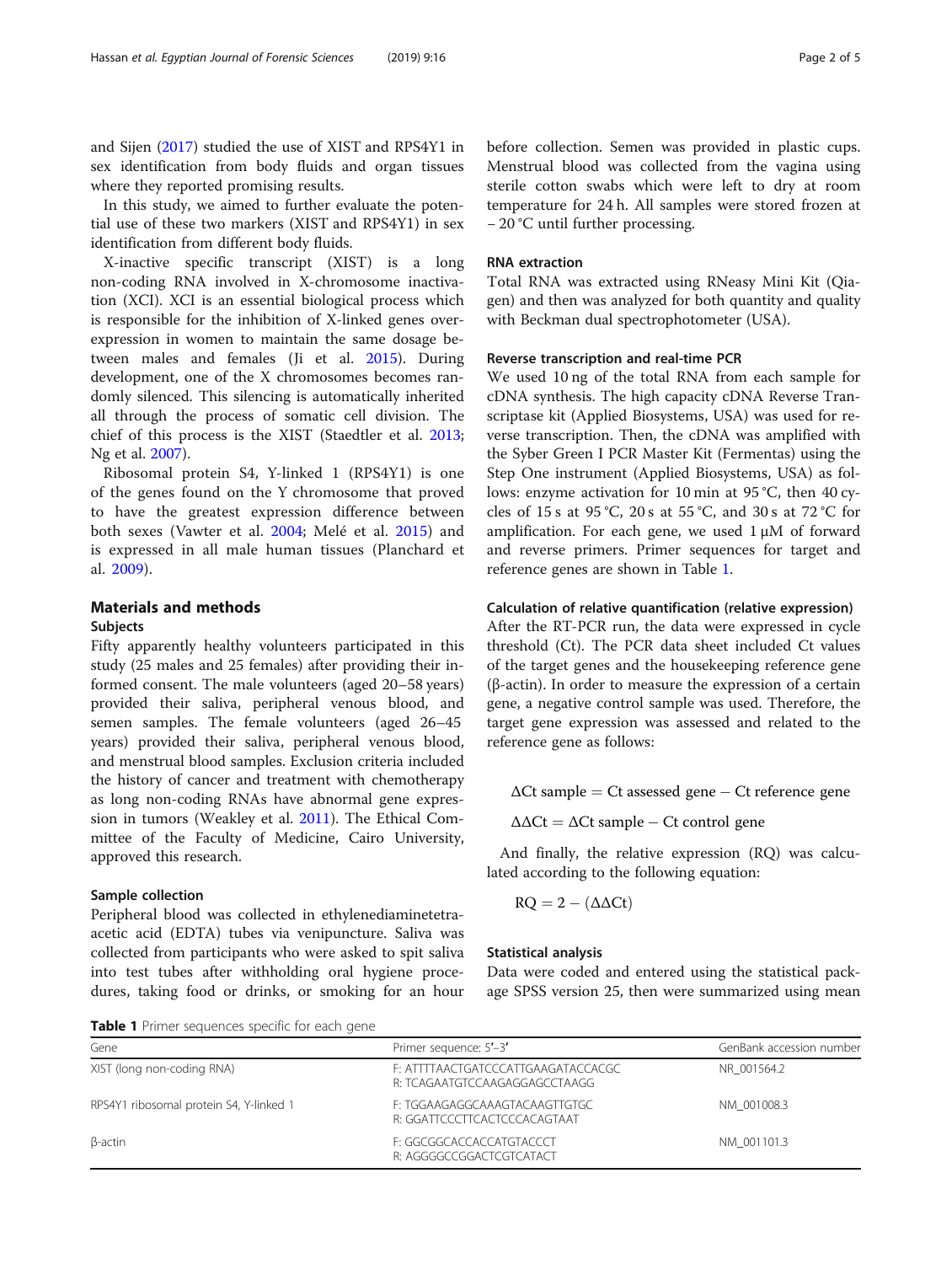Table 2 Expression of XIST and RPS4Y1 in the studied body fluids of male and female participants

| Body fluid       | Number of<br>samples |              | Number of XIST-<br>positive samples | Number of RPS4Y1-<br>positive samples |
|------------------|----------------------|--------------|-------------------------------------|---------------------------------------|
| Peripheral blood | Male                 | $25 \quad 0$ |                                     | 25                                    |
|                  | Female 25 25         |              |                                     | 0                                     |
| Saliva           | Male                 | $25 \quad 0$ |                                     | 0                                     |
|                  | Female 25 25         |              |                                     | 0                                     |
| Menstrual blood  | Male                 | $\Omega$     | $\Omega$                            | 0                                     |
|                  | Female 25 25         |              |                                     | 0                                     |
| Semen            | Male                 | 250          |                                     | 25                                    |
|                  | Female               | $\Omega$     | ∩                                   | 0                                     |

and standard deviation. The non-parametric Kruskal-Wallis and Mann-Whitney tests were used to compare between quantitative variables (Chan [2003a\)](#page-4-0), while the Spearman correlation coefficient was used to correlate between quantitative variables (Chan [2003b](#page-4-0)). Statistically significant results were considered if P value is less than 0.05.

# Results

XIST is expressed in all studied female body fluid samples, with no expression in male samples, while RPS4Y1 is expressed in all male blood and semen samples, with no expression in male saliva or female samples (Table 2).

The mean expression values of XIST and RPS4Y1 in the studied body fluids are demonstrated in Table 3.

Comparison between XIST mean values in female body fluids (peripheral blood, saliva, and menstrual blood) shows a statistically significant difference, with the maximum mean expression value in menstrual blood and the lowermost mean value in saliva (Table 4). Pairwise comparisons between these body fluids show statistically significant differences between the saliva and peripheral blood, saliva and menstrual blood, and peripheral blood and menstrual blood (Table 5).

Comparison between RPS4Y1 mean values in male blood and semen does not show any statistical significance (Table [6\)](#page-3-0).

The Spearman correlation between participants' age and female XIST and between participants' age and male

Table 3 Relative expression (RQ) values of XIST and RPS4Y1 in the studied male and female body fluids

| Body fluid       |             | Sex    | <b>XIST</b>   | RPS4Y1        |
|------------------|-------------|--------|---------------|---------------|
| Peripheral Blood | $Mean + SD$ | Male   | 0.00          | $1.05 + 0.29$ |
|                  |             | Female | $1.57 + 0.56$ | 0.00          |
| Saliva           | $Mean + SD$ | Male   | 0.00          | 0.00          |
|                  |             | Female | $0.30 + 0.11$ | 0.00          |
| Semen            | $Mean + SD$ | Male   | 0.00          | $1.35 + 0.81$ |
| Menstrual blood  | $Mean + SD$ | Female | $5.64 + 2.20$ | 0.00          |

|             | <b>ICITION DOUT HUIUS</b> |                     |                                                               |                    |            |
|-------------|---------------------------|---------------------|---------------------------------------------------------------|--------------------|------------|
| Gene        |                           | Body fluids         | $P$ value                                                     |                    |            |
|             |                           | Peripheral<br>blood | Saliva                                                        | Menstrual<br>blood |            |
| <b>XIST</b> |                           |                     | Mean $\pm$ SD $1.57 \pm 0.56$ 0.30 $\pm$ 0.11 5.64 $\pm$ 2.20 |                    | $< 0.001*$ |

\*P value is statistically significant

RPS4Y1 does not show any statistical significance (Tables [7](#page-3-0) and [8\)](#page-3-0).

# **Discussion**

Biological evidence has become extremely important in forensic science. Its presence at the crime scene may provide vital information regarding not only the details about the crime, but also the determination of its owner's identity (Zapata et al. [2015](#page-4-0)).

The XIST and RPS4Y1 markers have shown encouraging results in sex identification from body fluids and organ tissues (van den Berge and Sijen [2017](#page-4-0); Guillén et al. [2014](#page-4-0)). In this study, we evaluated the use of these RNA markers in the sex identification of a trace donor and also the effect of age on these genes expression.

We chose real-time RT-PCR as the quantification technique because it is a sensitive, accurate, and reproducible method for the detection and quantification of mRNA (Lee et al. [2013;](#page-4-0) Pfaffl [2004\)](#page-4-0).

We selected the blood, saliva, and semen as the targeted body fluids because of their constant presence at the crime scene. These body fluids are vital in the investigation of many crimes related to sexual abuse, assault and battery cases, and homicides (Zapata et al. [2015](#page-4-0)). We also added menstrual blood to our studied samples as distinguishing between peripheral and menstrual blood is highly challenging. It requires complex molecular procedures and a considerable degree of experience (Holtkötter et al. [2017\)](#page-4-0).

In this study, we found that XIST is expressed in female body fluid samples (peripheral blood, saliva, and menstrual blood), with no expression in male samples (blood, saliva, and semen), while RPS4Y1 is expressed in male blood and semen samples.

A number of studies concerning human peripheral blood reported that XIST is expressed in females and RPS4Y1 in males. During the analysis of gene expression

Table 5 Pairwise comparisons between XIST mean values in the studied female body fluids

|                                  | P value    |
|----------------------------------|------------|
| Saliva-peripheral blood          | $< 0.001*$ |
| Saliva-menstrual blood           | $< 0.001*$ |
| Peripheral blood-menstrual blood | $< 0.001*$ |
|                                  |            |

\*P value is statistically significant

Table 4 Comparison between XIST mean values in the studied female body fluids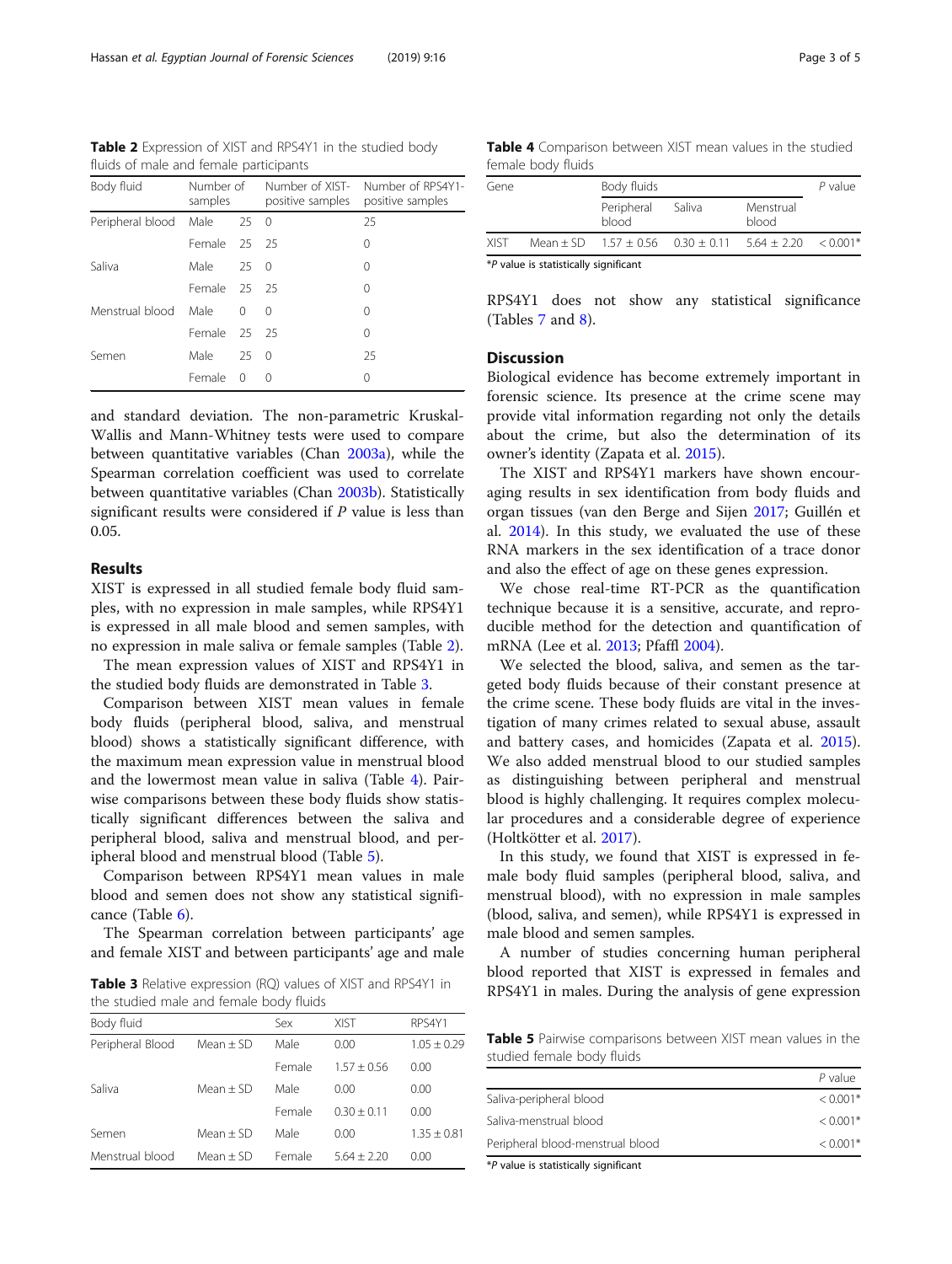<span id="page-3-0"></span>Table 6 Comparison between RPS4Y1 mean values in male blood and semen

| Gene   |             | <b>Blood</b> | Semen         | P value |
|--------|-------------|--------------|---------------|---------|
| RPS4Y1 | Mean $+$ SD | $105 + 029$  | $1.35 + 0.81$ | 1.000   |

profile using microarray, Guillén et al. [\(2014\)](#page-4-0) found that RPS4Y1 was one of the highest expressed genes on the Y chromosome, while XIST was the highest expressed gene on the X chromosome, and they suggested that these genes can be used as sex-specific biomarkers. Moreover, Xu et al. [\(2011\)](#page-4-0) found that XIST was highly expressed in females and RPS4Y1 was highly expressed in males with almost no RPS4Y1 expression in females or XIST expression in males. Additionally, Xu et al. ([2011](#page-4-0)) reported that the ratio of XIST to RPS4Y1 was significantly greater in females which might signify important sex-linked biomarkers for future gene expression analysis in blood.

Menstrual blood is composed of blood, vaginal secretions, and the endometrial cells of the uterine wall (Yang et al. [2012\)](#page-4-0). Since XIST is expressed in female peripheral blood, it would be expressed in the menstrual blood as a cumulative effect. Our results are similar to the previously reported results of van den Berge and Sijen ([2017](#page-4-0)) who observed XIST in four studied menstrual secretion samples with no expression of RPS4Y1.

Saliva is formed and secreted into the mouth by the exocrine salivary glands. Humans possess three main sets of these glands (parotid, sublingual, and submandibular) and numerous minor glands. Most of the saliva (> 80%) is produced by the parotid and submandibular glands (Turner and Sugiya [2002;](#page-4-0) Cook et al. [1994](#page-4-0)). Srivastava et al. [\(2008\)](#page-4-0) studied the gene expression of parotid gland using microarray, and their results demonstrated the much higher expression of XIST in females and the exclusive expression of RPS4Y1 in males. In this study, we did not detect RPS4Y1 in the male saliva. This is in accordance with the van den Berge and Sijen ([2017](#page-4-0)) study in which they observed XIST only in female saliva and did not observe XIST or RPS4Y1 in the single studied male saliva sample.

Table 7 Spearman's correlation between participants' age and female XIST in the studied body fluids

|     | Body fluid       |                         | <b>XIST</b> |
|-----|------------------|-------------------------|-------------|
| Age | Peripheral blood | Correlation coefficient | $-0.212$    |
|     |                  | P value                 | 0.310       |
|     | Saliva           | Correlation coefficient | 0.049       |
|     |                  | $P$ value               | 0.815       |
|     | Menstrual blood  | Correlation coefficient | 0.196       |
|     |                  | P value                 | 0.347       |
|     |                  |                         |             |

| Table 8 Spearman's correlation between participants' age and |  |  |  |
|--------------------------------------------------------------|--|--|--|
| male RPS4Y1 in the studied body fluids                       |  |  |  |

|     | Body fluid |                         | RPS4Y1   |
|-----|------------|-------------------------|----------|
| Age | Blood      | Correlation coefficient | 0.101    |
|     |            | $P$ value               | 0.631    |
|     | Semen      | Correlation coefficient | $-0.058$ |
|     |            | $P$ value               | 0.782    |

Similar results were reported regarding the positive expression of RPS4Y1 and the negative expression of XIST in semen by van den Berge and Sijen [\(2017\)](#page-4-0).

Comparisons and pairwise comparisons were made between XIST mean values in the studied female body fluids. These comparisons show statistically significant differences between the saliva and peripheral blood, saliva and menstrual blood, and peripheral and menstrual blood. This can be explained by the facts that gene expression varies extensively among tissues and that some markers are differently expressed between body fluids (Park et al. [2013;](#page-4-0) Whitehead and Crawford [2005](#page-4-0)).

In this study, the Spearman correlation between participants' age and female XIST and between participants' age and male RPS4Y1 does not show any statistical significance.

Age has an evident effect on gene expression (Srivastava et al. [2008](#page-4-0); Lu et al. [2004\)](#page-4-0). However, studies which examined age influence on gene expression reported that age-biased genes are genes responsible for several biological functions such as blood coagulation, inflammatory response, transcription, cellular metabolic process, signaling pathway, cell death, and apoptosis, which reflect the cellular aging process in the nucleus and cytoplasm (Xu et al. [2011;](#page-4-0) McLean and Le Couteur [2004\)](#page-4-0). In addition, Jansen et al. [\(2014](#page-4-0)) reported that the fold changes between males and females of the identified sex-specific genes in peripheral blood were highly concordant between age ranges suggesting that the identified sex effects are present in all ages.

# Conclusions

Real-time RT-PCR was successfully applied to all donor samples. The observed results suggest that XIST can be used as a female-specific marker in peripheral blood, saliva, and menstrual blood and RPS4Y1 can be used as a male-specific marker in blood and semen. Further studies including other body fluids and dried and mixed samples should be addressed to consider these markers as universal for sex identification from different body fluids.

#### Abbreviations

AMELX: Amelogenin X-linked; AMELY: Amelogenin Y-linked; cDNA: Complementary deoxyribonucleic acid; Ct: Cycle threshold; EDTA: Ethylenediaminetetraacetic acid; RNA: Ribonucleic acids;